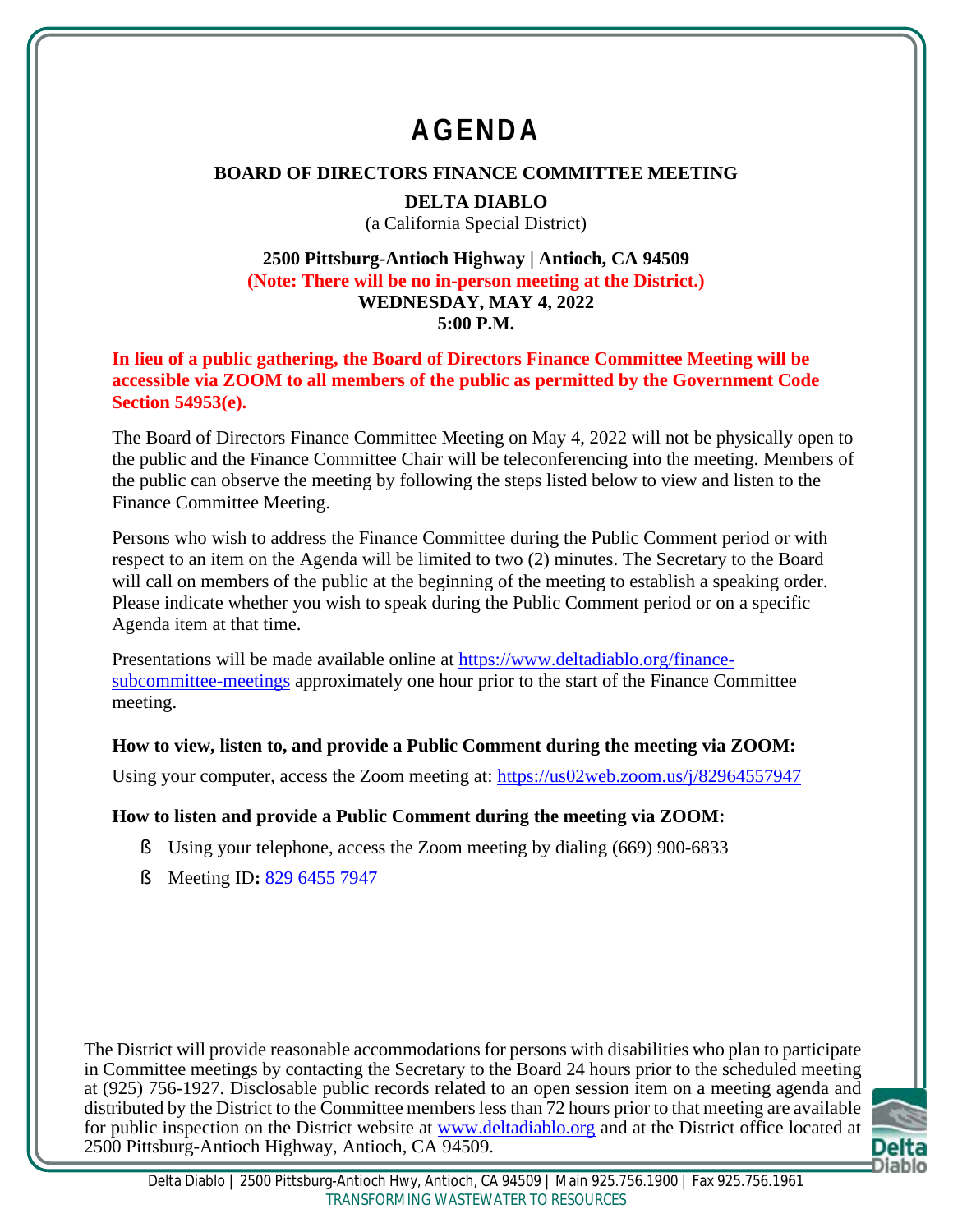## **AGENDA**

#### **BOARD OF DIRECTORS FINANCE COMMITTEE MEETING (Note: There will be no in-person meeting at the District.) WEDNESDAY, MAY 4, 2022 5:00 P.M.**

#### **A. PUBLIC COMMENTS**

**B. REVIEW KEY ASSUMPTIONS FOR PROPOSED FISCAL YEAR 2022/2023 OPERATING BUDGET (Anika Lyons)**

#### **C. REVIEW REPORT ON PREPARATION OF PROPOSED FISCAL YEAR 2022/2023- 2026/2027 CAPITAL IMPROVEMENT PROGRAM (Thanh Vo)**

**D. ADJOURNMENT**

The District will provide reasonable accommodations for persons with disabilities who plan to participate in Committee meetings by contacting the Secretary to the Board 24 hours prior to the scheduled meeting at (925) 756-1927. Disclosable public records related to an open session item on a meeting agenda and distributed by the District to the Committee members less than 72 hours prior to that meeting are available for public inspection on the District website at www.deltadiablo.org and at the District office located at 2500 Pittsburg-Antioch Highway, Antioch, CA 94509.

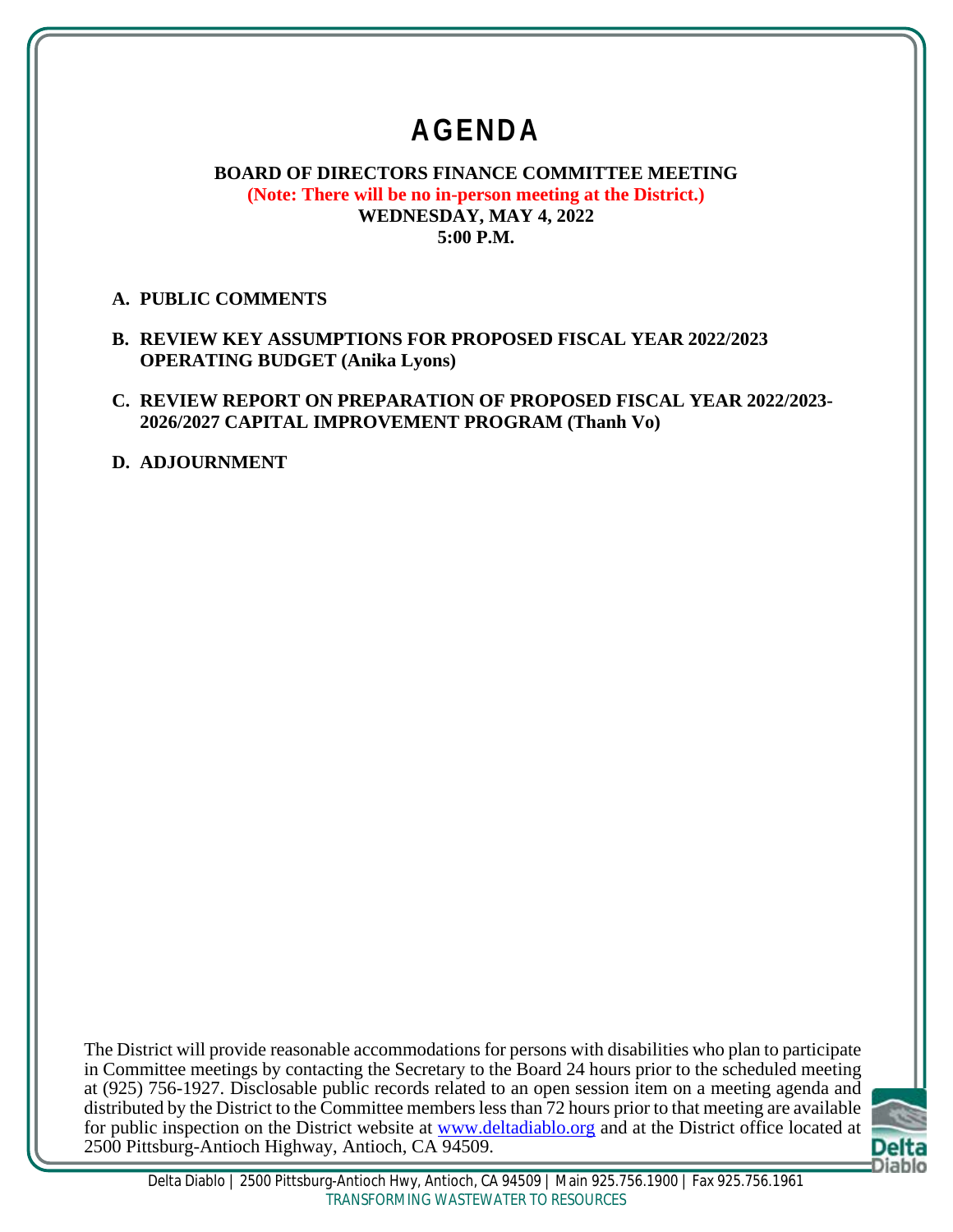

# **MEMORANDUM**

| DATE:        | May 4, 2022                                                                                          |
|--------------|------------------------------------------------------------------------------------------------------|
| TO:          | Juan Banales, Chair, Finance Committee                                                               |
| <b>FROM:</b> | Anika Lyons, Finance Manager                                                                         |
|              | <b>SUBJECT:</b> REVIEW KEY ASSUMPTIONS FOR PROPOSED FISCAL YEAR 2022/2023<br><b>OPERATING BUDGET</b> |

#### **Recommendation**

Review and comment on key assumptions for the proposed Fiscal Year 2022/2023 (FY22/23) Operating Budget.

#### **Background Information**

Following critical review of operating budget adjustment needs and opportunities, staff has developed a proposed FY22/23 Operating Budget, which served as the baseline for calculation of the proposed Sewer Service Charges (SSCs) presented to the Board on April 20, 2022. This critical review directly supports the District's focus on long-term financial sustainability and effective stewardship of limited ratepayer funds in operating the District's wastewater collection, conveyance, and treatment systems; recycled water system; household hazardous waste collection facility; and street sweeping services program. Following review of key assumptions for the FY22/23 Operating Budget by the Finance Committee on May 4, 2022, staff would present these assumptions to the Board on May 11, 2022. Staff would subsequently present the single-year FY22/23 Budget, which will include estimated revenues, operating expenses, and capital expenditures, for consideration and approval at the Board meeting on June 22, 2022.

#### **Analysis**

The proposed FY22/23 Operating Budget totals \$31.6 million, which represents a \$2.3 million increase (7.7%) relative to FY21/22 (\$29.3 million). This section highlights major cost categories in the FY22/23 Operating Budget, including salaries and benefits, chemicals, utilities, office and operating, and outside services. The District anticipates that it will continue to experience progressive increases in annual operating costs in future years due to escalations in labor, chemicals, energy, materials, supplies, equipment, hauling, and services costs, as well as increasingly more stringent regulatory requirements and has incorporated these cost increases in financial planning activities.

*Salaries and Benefits (\$18.0 million)*: This category represents approximately 57% of the District's FY22/23 Operating Budget.

§ Cost-of-Living Adjustment (COLA): An annual COLA is specified in the memoranda of understanding (MOUs) for each of the District's three bargaining units. The MOUs (expired on July 1, 2021) specify that the District will adjust salaries for the first full pay period after July 1 each year, from a minimum of 2% up to 5% based on the April-to-April change in the Consumer Price Index (CPI), San Francisco/Bay Area Wage Earners. The actual percentage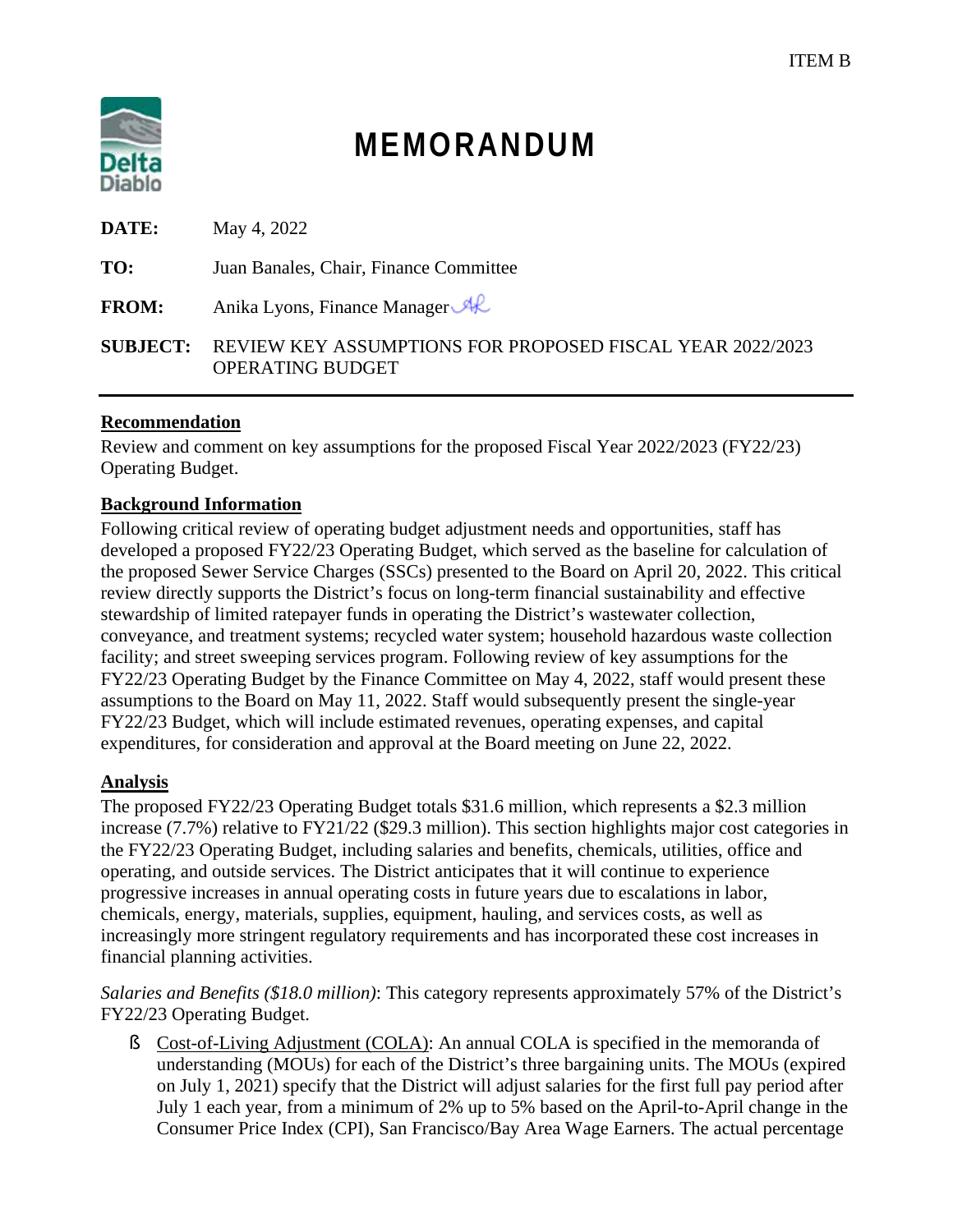will be available in May and associated labor cost increases will be included in the proposed FY22/23 Operating Budget for the Board's consideration in June.

- § Unfunded Positions: A total of 77.5 full-time equivalent (FTE) positions are budgeted for FY22/23, including 2.5 FTEs for part-time positions. Based on an assessment of resource needs, four positions are proposed to remain unfilled and unfunded in FY22/23, which results in an annual savings of \$0.9 million.
- § Position Changes: There is no change to total FTEs from FY21/22. The proposed FY22/23 Operating Budget includes funding the Deputy General Manager position and not funding the Government Affairs Manager position, which results in a net annual cost increase of approximately \$0.1 million.
- § Medical Insurance: Annual medical insurance premium costs have been increased by 14%, while most other health benefits (e.g., vision, Employee Assistance Program, dental, and life insurance) are not expected to increase significantly.
- § California Public Employees' Retirement System (CalPERS) Funding: In November 2011, the Board adopted CalPERS Tier 2 (2.0% at age 55), which applies to employees hired between July 1, 2012 and December 31, 2012, or hired on or after January 1, 2013, as a member of a qualified public pension plan (e.g., CalPERS, Contra Costa County Employee Retirement Plan, etc.). Prior to July 1, 2012, 100% of all employees were enrolled in CalPERS Tier 1 (2.7% at age 55). In addition, the Public Employees' Pension Reform Act of 2013 (PEPRA), effective January 1, 2013, established Tier 3 (2.0% at age 62), which applied to employees hired on or after January 1, 2013, who are not members of a qualified public pension plan.

In FY22/23, 68% of all employees are assumed to be in either Tier 2 or Tier 3, compared to 54% in FY21/22. Because new hires are no longer eligible to become members of Tier 1, the District receives ongoing savings as employees leave the District and vacant positions are filled at Tiers 2 and 3. The District assumes that new journey level, professional, and management hires will be in Tier 2, because it is probable that they would have been a CalPERS or a reciprocal plan member. The District assumes that new entry level hires will be in Tier 3, because it is unlikely that these hires would have been CalPERS or a reciprocal plan member. In addition to the lower employer-paid contributions into CalPERS, all new hires pay their full employee contributions into CalPERS, as well as contributions into the Other Post-employment Benefits (OPEB) Trust, which is 3.0% of base salary.

- § CalPERS Pension Unfunded Liability Contribution: This cost is budgeted at \$1.6 million, which is an increase of approximately \$0.3 million from FY21/22.
- § Contra Costa County Retirees' Association (CCCERA) Funding: In July 2014, the Board established Contributed Benefit Savings funding levels of 3.75% of salaries to maintain the integrity of the CCCERA plan for District retirees and employees who remained in the CCCERA system after the District transitioned from the CCCERA pension plan to CalPERS in July 2014.
- § OPEB Trust Fund Annual Funding: The Board's adopted OPEB Trust Funding Policy states the intent to fund the District's Actuarially Determined Contribution (ADC) within 30 years, which the District has done each year since the trust fund was established in February 2010. District employees pay 3% of base salaries into the trust and the District budgets the required 3% match, as well as actual retiree medical costs which are deposited into the OPEB Trust. The FY22/23 Operating Budget includes an ADC of \$0.6 million and will be evaluated in accordance with the OPEB Trust Funding Policy after receipt of the audited financial statements.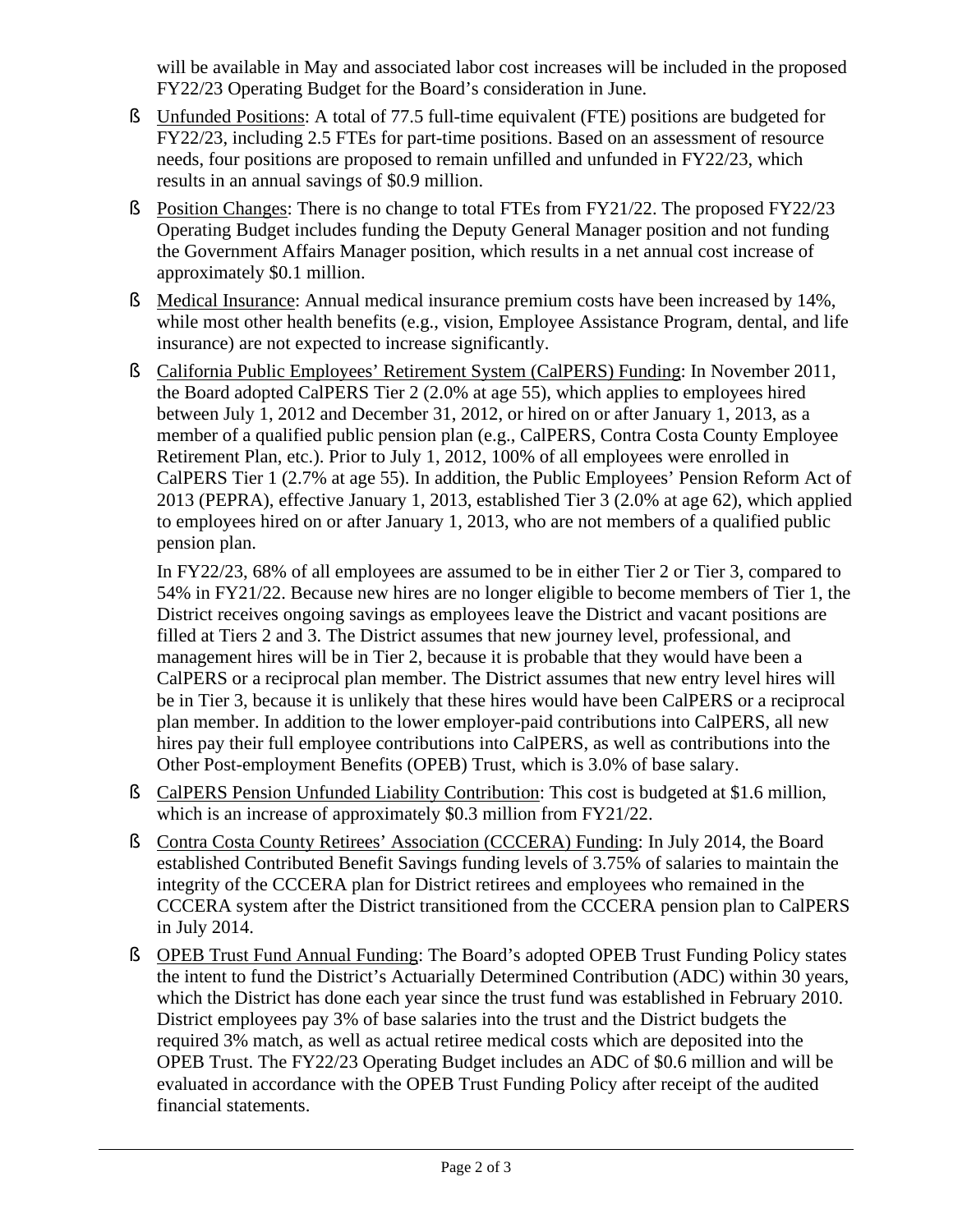§ Public Agency Retirement Services (PARS) Funding: The FY22/23 Operating Budget includes a one-time payment of \$0.1 million to PARS. The PARS Trust account was established to pre-fund both CalPERS pension obligations and/or OPEB obligations. The additional funds in PARS will provide funding to mitigate future rate revenue required for projected sharp increases in pension or OPEB costs due to decreases in discount rates, an accelerated amortization schedule, and/or investment losses.

*Chemicals (\$2.2 million)*: This cost is approximately 7% of the FY22/23 Operating Budget, and includes \$1.3 million for Wastewater and \$0.9 million for Recycled Water. The District participates in the Bay Area Chemical Consortium (BACC), which administers an annual bidding process for water and wastewater treatment chemicals, to leverage purchasing power among the members and receive cost-effective bids. Although this approach allows the District to benefit from the most competitive market prices, supply chain challenges have resulted in increased chemical unit costs. Staff continues to refine total annual chemical usage estimates, while working to optimize chemical consumption, to partially offset the impact of higher chemical supply costs. The Chemicals budget increased from \$1.7 million in FY21/22 to \$2.2 million (+26%) in FY22/23, which is driven largely by an increase of \$0.3 million in anticipated Recycled Water chemical expenditures.

*Utilities (\$2.6 million)*: This category represents approximately 8% of the FY22/23 Operating Budget. The budget increased \$0.2 million (11%) due to increased natural gas supply costs. Staff has implemented several changes to reduce on-site energy demand and increase renewable energy production. The most recent action is construction of the Sand Filter Intermittent Backwash System Project, which decreases energy usage and chemical consumption at the Recycled Water Facility. The budget assumes 85% uptime for the on-site cogeneration engine at the Disrict's Wastewater Treatment Plant, which is expected to meet over 50% of plant power demand and provide waste heat for the anaerobic digesters.

*Office and Operating (\$3.4 million)*: This category represents approximately 11% of the FY22/23 Operating Budget. The budget increased 3% (\$0.1 million) due to expected increases in general insurance premiums, and staff training and professional development costs. This budget also includes allowances for general office supplies, technology systems and applications, hauling services, and program administration.

*Outside Services (\$4.5 million)*: This category represents approximately 14% of the FY22/23 Operating Budget and includes items such as temporary, legal, and professional services. Outside Services increased 12% (\$0.5 million) over last year for planned organizational improvement initiatives, including Munis Enterprise Resource Planning enhancements, Capital Facilities Capacity Charges study, regulatory compliance support services, confined space rescue standby services, COVID-19 testing services, and updates to District standards in FY22/23.

*Other (\$0.9 million)*: This category represents 3% of the FY22/23 Operating Budget and includes a contingency allowance of \$0.3 million and accounts for transfers to other District funds.

#### **Fiscal Impact**

The FY22/23 Operating Budget assumptions help ensure the District is recovering its operating expenses, while also highlighting efforts to implement budget adjustment strategies that support long-term financial sustainability and responsible stewardship of limited ratepayer funds. Staff has included these assumptions in the District's long-term 5-year SSC analysis, which was presented to the Board for review on April 20, 2022.

#### **Attachment**

None.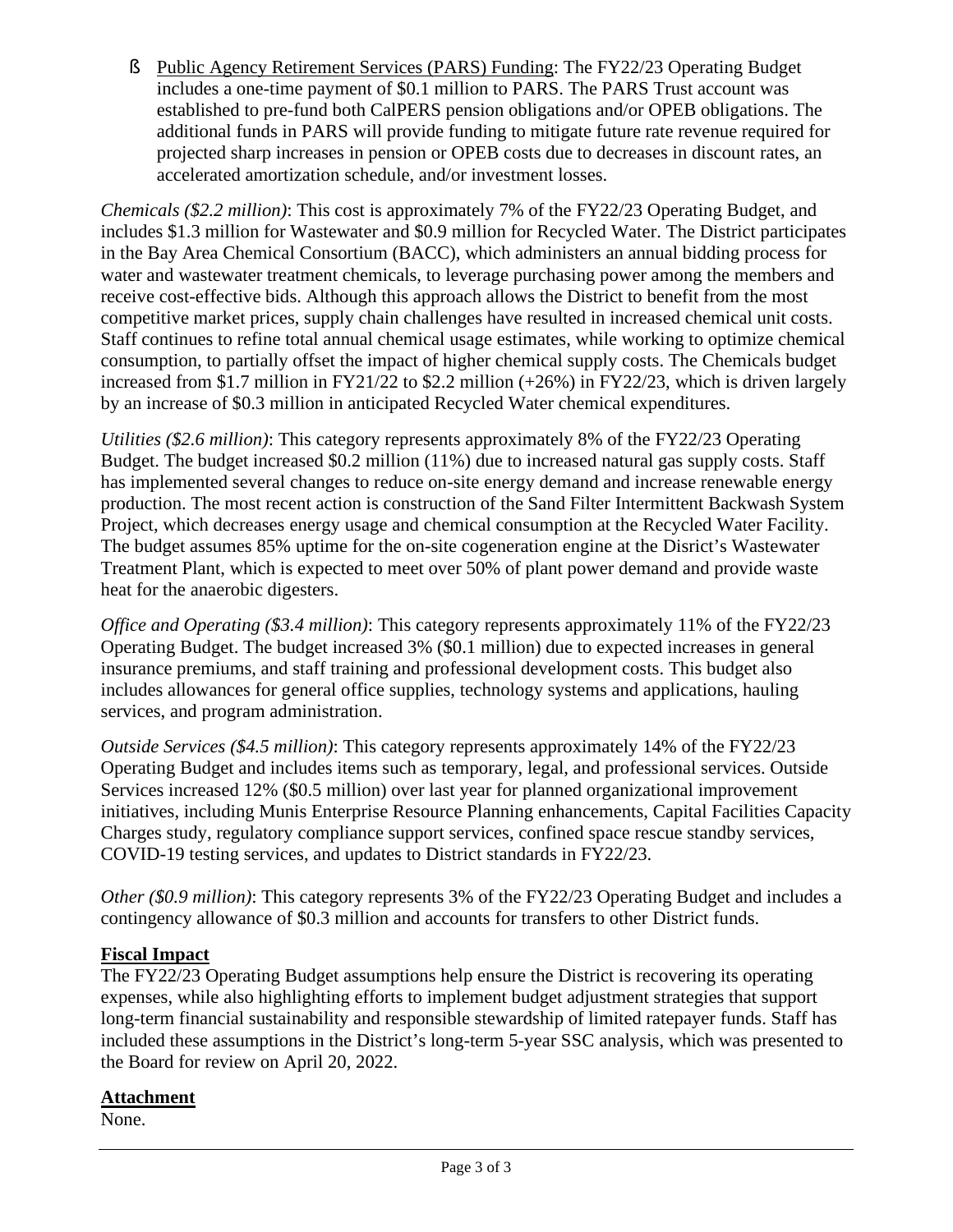

# **MEMORANDUM**

| DATE:           | May 4, 2022                                                                                             |
|-----------------|---------------------------------------------------------------------------------------------------------|
| TO:             | Juan Banales, Chair, Finance Committee                                                                  |
| <b>FROM:</b>    | Thanh Vo, Acting Engineering Services Director                                                          |
| <b>SUBJECT:</b> | REVIEW REPORT ON PREPARATION OF PROPOSED FISCAL YEAR<br>2022/2023-2026/2027 CAPITAL IMPROVEMENT PROGRAM |

#### **Recommendation**

Review and comment on the proposed Fiscal Year 2022/2023-2026/2027 (FY22/23-FY26/27) Capital Improvement Program (CIP).

#### **Background Information**

Staff has developed a new 5-year CIP for FY22/23-FY26/27 to guide planning, design, construction, and financing of prioritized capital projects in the District's wastewater collection, conveyance, and treatment systems, and recycled water system. These critical projects are necessary to ensure the continued effective and reliable operation of existing infrastructure, address future service needs, and meet current and future regulatory requirements. Staff prepares an updated 5-year CIP each year to reflect current priorities, address new project needs, and adjust estimated project costs and implementation schedules. In addition, this process assists in identifying long-term financial and resource needs, and budget appropriations required to support project implementation at the start of each fiscal year. The proposed 5-year CIP was considered in developing both the proposed Sewer Service Charges (SSCs) for FY22/23 and the 5-year SSC forecast, which were presented to the Board on April 20, 2022. Staff will present the proposed CIP to the Finance Committee and incorporate comments received into the draft CIP that will be presented to the Board for review on May 11, 2022.

Supporting documentation used during CIP development includes city and county General Plans, city collection system master plans, and detailed master plans prepared by the District for its wastewater treatment, recycled water, and conveyance system facilities. The District completed a Conveyance System Master Plan update in April 2010 and a Recycled Water Master Plan in August 2013 and is currently finalizing a Resource Recovery Facility Master Plan (RRFMP).

#### **Analysis**

The proposed FY22/23-FY26/27 CIP includes approximately \$136 million in prioritized capital improvements. As reported at Board Meeting on March 30, 2022, staff has incorporated significant findings and recommendations from recent condition assessment and master planning activities, as well as changes to existing projects, in developing the 5-year CIP. Key CIP highlights include the following:

§ Secondary Process Improvements Project: The RRFMP indicates that the District's Wastewater Treatment Plant (WWTP) is near 80 percent of loading capacity, which may be exceeded in 10 to 15 years due to growth in the service area and increased organics and solids concentrations. The District identified the \$60 million Secondary Process Improvements Project to address a significant regulatory compliance vulnerability associated with potential loss of critical infrastructure and associated treatment capacity, ensure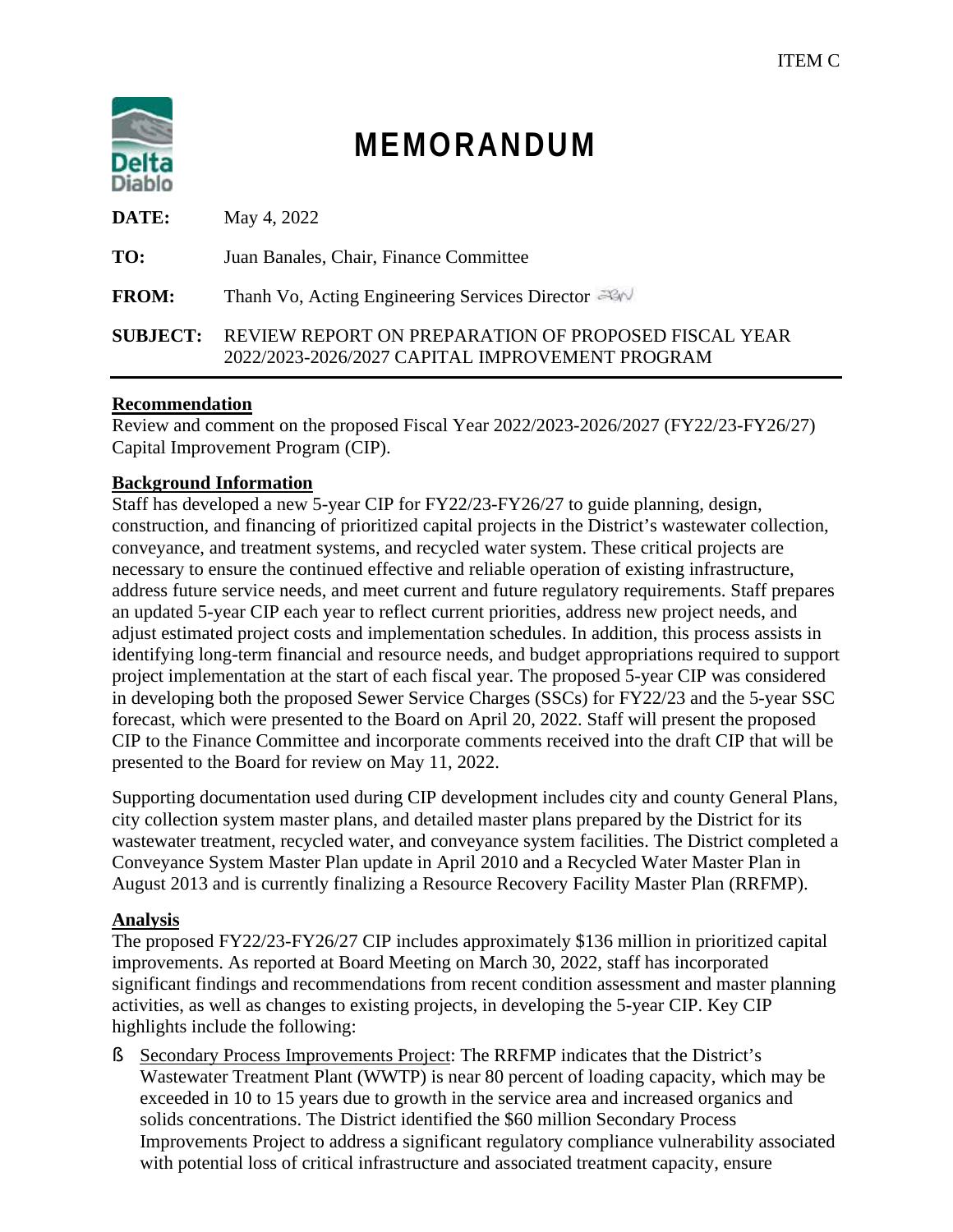compatibility with long-term nutrient management plant upgrades, and accommodate growth in the District's service area through 2040. While the estimated total cost remains unchanged from the current 5-year CIP, staff has adjusted cash flow estimates based on delays in initiating pre-design and design activities in FY21/22 with the bulk of the \$60 million cost occurring in FY23/24-FY25/26.

- § Addressing New Infrastructure Needs: The proposed 5-year CIP includes seven new projects with an estimated total project cost of \$3.0 million, including \$0.3 million for the RWF Condition Assessment Project and \$0.3 million for the Arc Flash Study, both of which will inform future infrastructure renewal needs.
- § Investing in Existing Wastewater Infrastructure Renewal: Approximately 78% of the CIP total is allocated to support rehabilitation and/or replacement of existing critical wastewater infrastructure, including Antioch Pump Station and Conveyance System Improvements (\$17.6 million), WWTP Electrical Switchgear Replacement (\$6.0 million), WWTP Cogeneration System Improvements (\$5.0 million), Bridgehead Pipeline Replacement (\$1.3 million), and Manhole, Gravity Interceptor, and Easement Road Improvements (\$1.5 million).
- § Ensuring Integrity of Bay Point Collection System: The District owns and operates 43 miles of gravity sewers in Bay Point. The CIP includes \$3.6 million to support inspection, repair, and rehabilitation of prioritized segments over the next five years.
- § Planning for the Future: The proposed 5-year CIP includes \$1.8 million for various master planning efforts to identify near- and long-term strategies, needs, and priorities associated with specific focus area, including electrical systems (\$0.3 million in FY24/25), supervisory control and data acquisition (SCADA) systems (\$0.5 million in FY23/24), biosolids management (\$0.4 million in FY25/26), and recycled water (\$0.3 million FY23/24).

The proposed 5-year CIP is provided in the CIP Program Summary (refer to Attachment). A summary of capital project expenditures by major fund is presented in Table 1 below.

| <b>Fund</b>                      | 5-year CIP<br>Total (\$M) | % of 5-Year<br><b>CIP Total</b> |
|----------------------------------|---------------------------|---------------------------------|
| Wastewater                       |                           |                                 |
| Capital Asset                    | 2.4                       | 1.8                             |
| Capital Asset Replacement        | 105.5                     | 77.6                            |
| Expansion                        | 13.1                      | 9.6                             |
| <b>Advanced Treatment</b>        | 4.2                       | 3.1                             |
| Recycled Water                   |                           |                                 |
| <b>Capital Asset</b>             | 1.6                       | 1.2                             |
| Capital Asset Replacement        | 4.2                       | 3.1                             |
| Expansion                        | 0.2                       | 0.1                             |
| <b>Bay Point Collection</b>      | 4.2                       | 3.1                             |
| <b>Household Hazardous Waste</b> | 0.5                       | 0.4                             |
| Total                            | \$136M                    | 100%                            |

*Table 1 – Proposed FY22/23-FY26/27 CIP Totals by Major District Fund*

The FY22/23-FY26/27 CIP includes information regarding the location, scope, schedule, budget, risk, financing needs, and other information to adequately justify the need for capital projects. During development of the CIP, staff coordinated with planning agencies in the District's service area (i.e., the cities of Antioch and Pittsburg, and Contra Costa County) to ensure that recommended projects in the CIP are consistent with the respective agency's applicable specific and general plans. Staff used previously developed District planning documents to determine the recommended timing, scope, and budget for projects in the CIP. In accordance with the District's CIP development process, the CIP shall be adopted by, and shall be annually reviewed and revised by, resolution of the Board, following issuance of a notice of public hearing. Notice of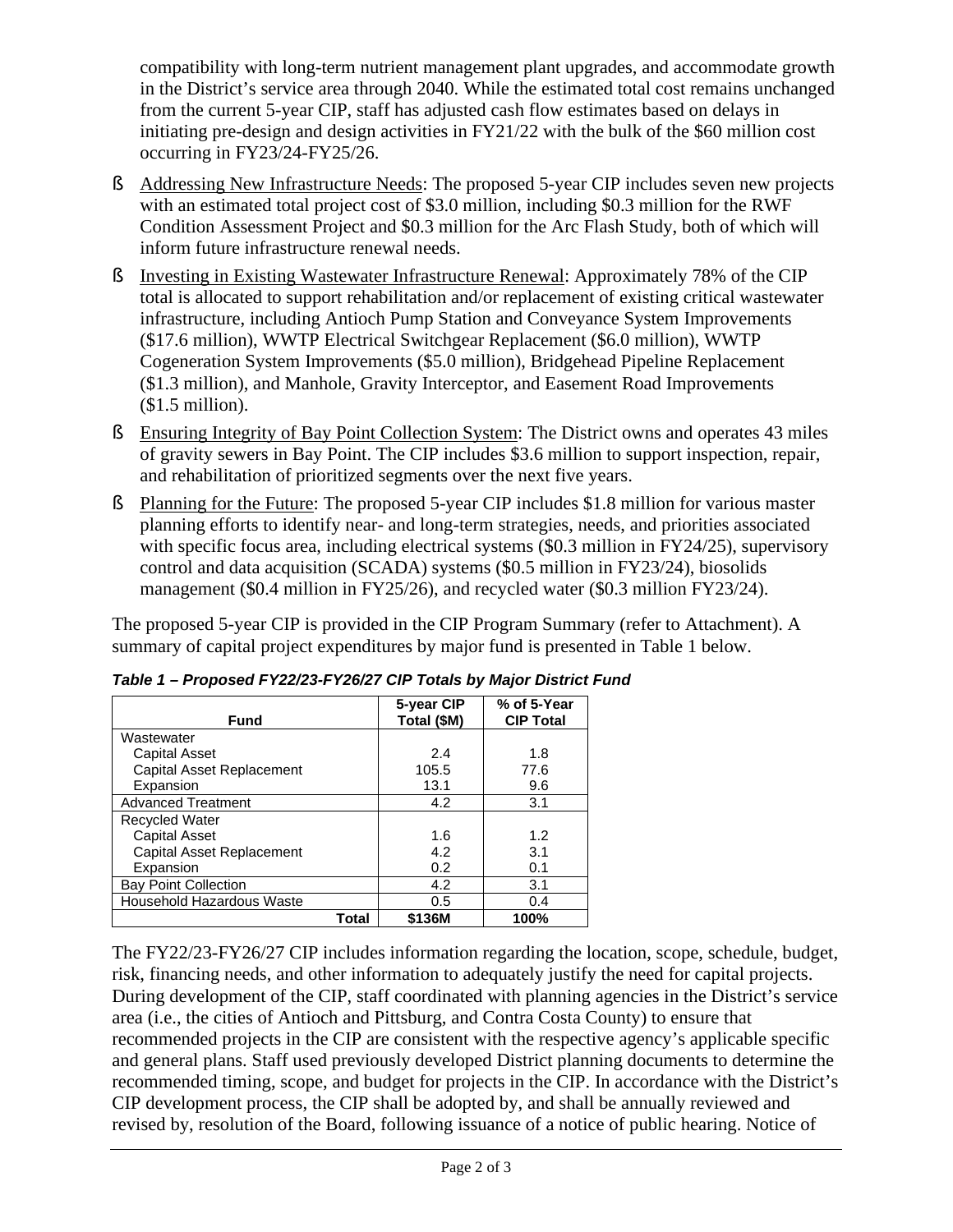the hearing will be given in accordance with Government Code Section 65090. The final CIP will be presented for approval at the same time the budget is presented for approval. Following the Board's adoption of the CIP, staff will provide copies of the approved CIP to the planning agencies in the District's service area and update the District's website to describe priority projects. Staff anticipates presenting the draft and final CIP for consideration at the May 11, 2022 and June 22, 2022 Board meetings, respectively.

#### **Fiscal Impact**

The proposed FY22/23-FY26/27 CIP includes approximately \$136.0 million in capital investment needs. As presented at the Board Meeting on April 20, 2022, staff is recommending that the majority of the District's capital spending be cash funded (versus debt financed) to provide the highest overall value to the District's customers. The proposed CIP has been incorporated into the current FY22/23 SSC analysis, which would provide necessary funding to support planned capital expenditures in FY22/23.

#### **Attachment**

FY22/23-FY26/27 CIP Program Summary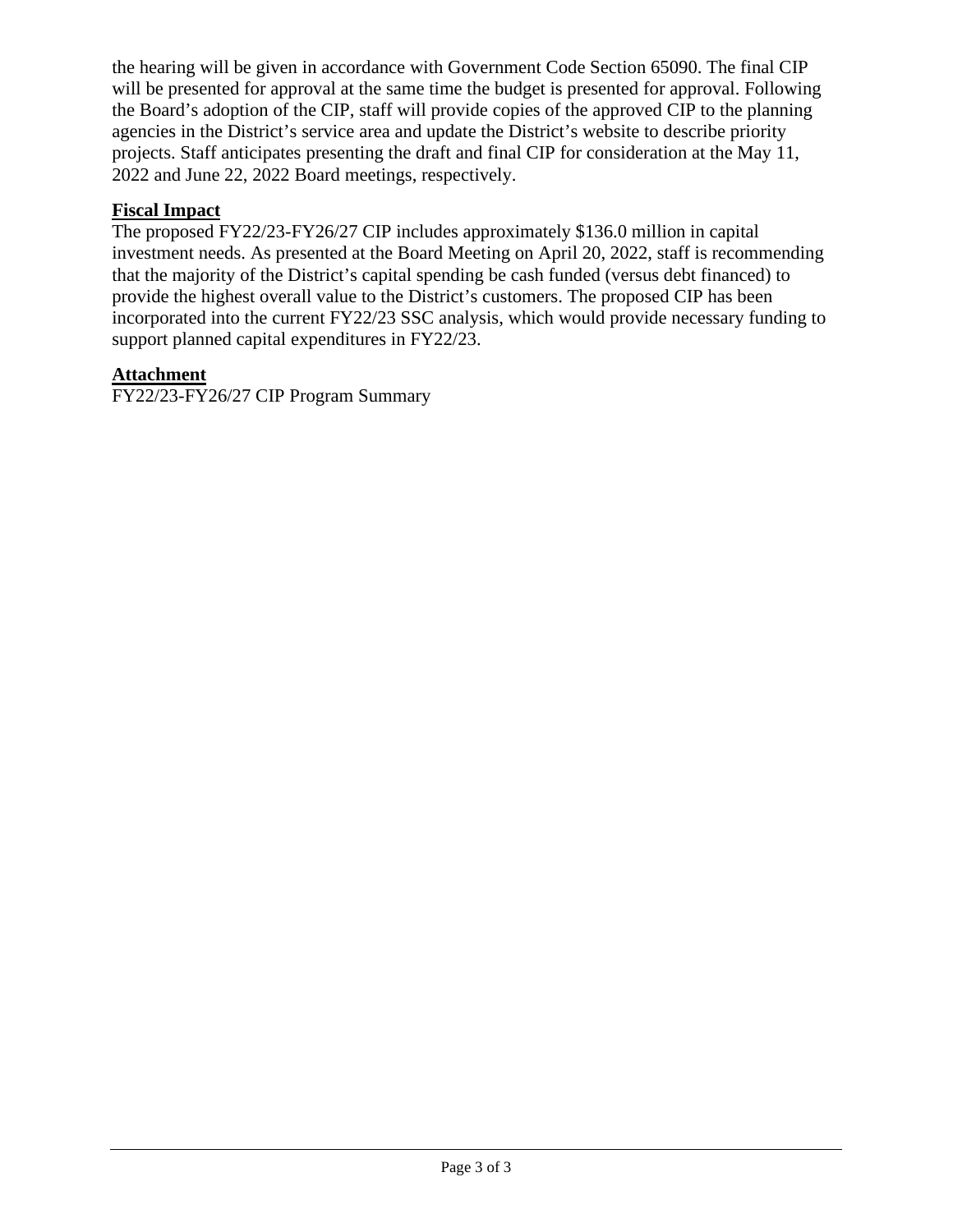|      |                                                                                                  |                          |                                              |                                           |                                                           |                                                    |                                                        |                                                                |                                                                             | <b>Anticipated Cashflows</b> |                        |                                       |                      |                          |                             |                                     |                             | <b>Fund Distribution</b> |           |                                           |            |
|------|--------------------------------------------------------------------------------------------------|--------------------------|----------------------------------------------|-------------------------------------------|-----------------------------------------------------------|----------------------------------------------------|--------------------------------------------------------|----------------------------------------------------------------|-----------------------------------------------------------------------------|------------------------------|------------------------|---------------------------------------|----------------------|--------------------------|-----------------------------|-------------------------------------|-----------------------------|--------------------------|-----------|-------------------------------------------|------------|
| Page | <b>Project Name</b>                                                                              | <b>Project</b><br>No.    | Priority<br><b>Dept</b>                      | <b>Total</b><br>Approved<br><b>Budget</b> | Adjusted<br><b>Budget</b><br>FY20/21 to<br><b>FY21/22</b> | <b>Approved</b><br><b>Budget</b><br><b>FY21/22</b> | Total FY21/22<br><b>Budget</b><br><b>Appropriation</b> | <b>Projected</b><br>FY21/22<br><b>Cash Flow</b><br>(as of Apr) | <b>Estimated</b><br><b>Carryover</b><br><b>Budget FY21/22</b><br>to FY22/23 | FY22/23                      | FY23/24                | FY24/25                               | FY25/26              | FY26/27                  | 5-Year Total                | <b>WW</b><br><b>WW</b><br><b>CA</b> | <b>WW</b><br><b>CAR</b> Exp | RW<br><b>CA</b>          | <b>RW</b> | <b>RW</b><br><b>BP</b><br>$CAR$ Exp Coll. | <b>HHW</b> |
|      | <b>Wastewater Capital Asset (Fund 120)</b>                                                       |                          |                                              |                                           |                                                           |                                                    |                                                        |                                                                |                                                                             |                              |                        |                                       |                      |                          |                             |                                     |                             |                          |           |                                           |            |
|      | Asset Management Program                                                                         | 19109                    | ES<br>3 <sup>1</sup>                         | \$750,000                                 | \$250,000                                                 |                                                    | \$250,000                                              | \$150,000                                                      | \$100,000                                                                   | \$100,000                    | \$250,000              | \$250,000                             |                      |                          | \$600,000 100%              |                                     |                             |                          |           |                                           |            |
|      | <b>RWF &amp; TP Intertie</b>                                                                     | TBD                      | ES<br>3 <sup>1</sup>                         |                                           |                                                           |                                                    |                                                        |                                                                |                                                                             |                              |                        |                                       | \$300,000            | \$1,200,000              | \$1,500,000 100%            |                                     |                             |                          |           |                                           |            |
|      | Conveyance and Treatment Systems Reliability Improvements                                        |                          | 23107 3 RRS                                  | \$50,000                                  |                                                           | \$25,000                                           | \$25,000                                               |                                                                | \$25,000                                                                    | \$50,000                     | \$50,000               | \$50,000                              | \$50,000             | \$50,000                 | \$250,000 100%              |                                     |                             |                          |           |                                           |            |
|      | <b>Wastewaster Capital Asset Fund Total</b>                                                      |                          |                                              | \$800,000                                 | \$250,000                                                 | \$25,000                                           | \$275,000                                              | \$150,000                                                      | \$125,000                                                                   | \$150,000                    | \$300,000              | \$300,000                             | \$350,000            | \$1,250,000              | \$2,350,000                 |                                     |                             |                          |           |                                           |            |
|      | <b>Wastewater Capital Asset Replacement (Fund 130)</b>                                           |                          |                                              |                                           |                                                           |                                                    |                                                        |                                                                |                                                                             |                              |                        |                                       |                      |                          |                             |                                     |                             |                          |           |                                           |            |
|      | Aboveground Fuel Storage Tank Rehabilitation                                                     | $20113$   1              | ES                                           | \$300,000                                 | \$276,166                                                 | (\$100,000                                         | \$176,166                                              |                                                                | \$176,166                                                                   | \$276,166                    |                        |                                       |                      |                          | \$276,166                   | 100%                                |                             |                          |           |                                           |            |
|      | Site Security Improvements                                                                       | TBA                      | ES                                           | \$365,025                                 | \$355,276                                                 |                                                    | \$355,276                                              | \$50,000                                                       | \$305,276                                                                   | \$355,276                    | \$500,000              |                                       |                      |                          | \$855,276                   | 70%                                 |                             |                          |           |                                           | 20% 10%    |
|      | Manhole, Gravity Interceptor, and Easement Road Improvements                                     | 21114                    | ES                                           | \$1,000,000                               | \$229,462                                                 | \$770,000                                          | \$999,462                                              | \$150,000                                                      | \$849,462                                                                   | \$1,349,462                  |                        |                                       |                      |                          | \$1,349,462                 | 70%                                 |                             |                          |           | 30%                                       |            |
|      | On-Site Fueling Station Replacement<br><b>Pump Station Facilities Repair</b>                     | 19112<br>80008           | ES<br>ES                                     | \$650,000<br>\$14,318,914                 | \$363,39<br>\$577,428                                     | \$100,000<br>\$300,000                             | \$463,391<br>\$877,428                                 | \$150,000<br>\$650,000                                         | \$313,39<br>\$227,428                                                       | \$763,39<br>\$227,428        | \$150,000              |                                       |                      |                          | \$913,391<br>\$227,428      | 100%<br>100%                        |                             |                          |           |                                           |            |
|      | Treatment Plant Switchgear Replacement                                                           | 17120                    | ES                                           | \$7,201,305                               | \$1,964,736                                               | \$3,000,000                                        | \$4,964,736                                            | \$4,000,000                                                    | \$964,736                                                                   | \$5,964,736                  |                        |                                       |                      |                          | \$5,964,736                 | 100%                                |                             |                          |           |                                           |            |
|      | Unanticipated WW Treatment & Conveyance Infrastructure Repairs                                   | 23109                    | ES                                           | \$260,000                                 |                                                           | \$260,000                                          | \$260,000                                              | \$260,000                                                      |                                                                             | \$350,000                    | \$350,000              | \$350,000                             | \$350,00             | \$350,000                | \$1,750,000                 | 100%                                |                             |                          |           |                                           |            |
|      | Remote Sites Connectivity Improvements                                                           | TBA                      | ES                                           | \$100,000                                 | \$100,000                                                 |                                                    | \$100,000                                              | \$50,000                                                       | \$50,000                                                                    | \$100,000                    |                        |                                       |                      |                          | \$100,000                   | 100%                                |                             |                          |           |                                           |            |
|      | Digester No. 1 Cleaning & Repair<br>Digester Gas Handling and Compressors Replacement            | <b>TBA</b><br>21119      | ES<br>ES                                     | \$200,000<br>\$100,000                    | \$200,000<br>\$100,000                                    | \$200,000<br>\$600,000                             | \$400,000<br>\$700,000                                 | \$200,000<br>\$200,000                                         | \$200,000<br>\$500,000                                                      | \$200,000<br>\$400,000       | \$200,000<br>\$600,000 |                                       |                      |                          | \$400,000<br>\$1,000,000    | 100%<br>100%                        |                             |                          |           |                                           |            |
|      | Cogen System Improvements                                                                        | <b>TBA</b>               | ES                                           |                                           |                                                           | \$250,000                                          | \$250,000                                              | \$100,000                                                      | \$150,000                                                                   | \$250,000                    | \$750,000              | \$4,000,000                           |                      |                          | \$5,000,000                 | 100%                                |                             |                          |           |                                           |            |
|      | Primary Clarifiers Controls System Improvements                                                  | TBA                      | ES                                           |                                           |                                                           | \$150,000                                          | \$150,000                                              |                                                                | \$150,000                                                                   | \$150,000                    | \$350,000              |                                       |                      |                          | \$500,000                   | 100%                                |                             |                          |           |                                           |            |
|      | Bridgehead Temporary Pipeline Installation & Replacement                                         | 21123                    | ES                                           | \$3,800,000                               | \$307,905                                                 | \$2,300,000                                        | \$2,607,905                                            | \$2,000,000                                                    | \$607,905                                                                   | \$1,307,905                  |                        |                                       |                      |                          | \$1,307,905                 | 100%                                |                             |                          |           |                                           |            |
|      | Dewat Boiler Replacement<br><b>Vactor Decant Facility</b>                                        | <b>TBA</b><br>22121      | ES<br>ES                                     |                                           |                                                           | \$300,000<br>\$200,000                             | \$300,000<br>\$200,000                                 |                                                                | \$300,000<br>\$200,000                                                      | \$100,000<br>\$100,000       | \$200,000              |                                       | \$500,000            |                          | \$300,000<br>\$600,000      | 100%<br>100%                        |                             |                          |           |                                           |            |
|      | Arcy Lane Junction Structure Rehabilitation                                                      | 22122                    | ES                                           |                                           |                                                           | \$200,000                                          | \$200,000                                              | \$100,000                                                      | \$100,000                                                                   | \$500,000                    |                        |                                       |                      |                          | \$500,000                   | 100%                                |                             |                          |           |                                           |            |
|      | Cathodic Protection Monitoring Program                                                           | 22124                    | ES                                           |                                           |                                                           | \$50,000                                           | \$50,000                                               |                                                                |                                                                             | \$50,000                     | \$50,000               | \$50,000                              | \$50,000             | \$50,000                 | \$250,000                   | 100%                                |                             |                          |           |                                           |            |
|      | Secondary Process Improvements                                                                   | 22126                    | ES                                           |                                           |                                                           | \$500,000                                          | \$500,000                                              | \$150,000                                                      | \$350,000                                                                   | \$850,000                    |                        | \$9,000,000 \$25,000,000 \$25,000,000 |                      |                          | \$59,850,000                | 78%                                 |                             | 16% 6%                   |           |                                           |            |
|      | <b>Emergency Retention Basin Improvements</b><br><b>IT Equipment Replacement</b>                 | 19110<br>23111           | ES<br><b>BS</b>                              | \$100,000<br>\$50,000                     |                                                           | \$50,000<br>\$50,000                               | \$50,000<br>\$50,000                                   | \$50,000                                                       |                                                                             | \$500,000<br>\$50,000        | \$450,000<br>\$50,000  | \$50,000<br>\$400,000                 | \$50,000<br>\$50,000 | \$50,000<br>\$50,000     | \$1,100,000<br>\$600,000    | 100%<br>100%                        |                             |                          |           |                                           |            |
|      | Lab Equipment Replacement                                                                        | 23110                    | <b>RRS</b>                                   | \$25,000                                  |                                                           | \$25,000                                           | \$25,000                                               |                                                                |                                                                             | \$25,000                     | \$25,000               | \$25,000                              | \$25,000             | \$25,000                 | \$125,000                   | 100%                                |                             |                          |           |                                           |            |
|      | SCADA Communication Network/PLC Processor Upgrade                                                | 18114                    | <b>RRS</b>                                   | \$746,855                                 | \$200,000                                                 | (\$50,000                                          | \$150,000                                              |                                                                | \$150,000                                                                   | \$150,000                    |                        |                                       |                      |                          | \$150,000                   | 90%                                 |                             |                          | 10%       |                                           |            |
|      | <b>Vehicle Replacements</b>                                                                      | 20117                    | <b>RRS</b>                                   |                                           | \$437,712                                                 | \$100,000                                          | \$537,712                                              | \$537,712                                                      |                                                                             | \$150,000                    | \$150,000              | \$150,000                             | \$150,00             | \$150,000                | \$750,000                   | 100%                                |                             |                          |           |                                           |            |
|      | Primary Service Water Filter Replacement<br><b>CCT Service Water Pumps Replacement</b>           | <b>TBA</b><br>22116      | <b>RRS</b><br><b>RRS</b>                     | \$100,000                                 | \$100,000                                                 | \$50,000<br>\$150,000                              | \$150,000<br>\$150,000                                 | \$150,000                                                      | \$150,000                                                                   | \$100,000<br>\$150,000       | \$50,000               |                                       |                      |                          | \$150,000<br>\$150,000      | 100%<br>100%                        |                             |                          |           |                                           |            |
|      | <b>TTF Odor Control Rehabilitation</b>                                                           | <b>TBA</b>               | <b>RRS</b>                                   |                                           |                                                           | \$100,000                                          | \$100,000                                              | \$100,000                                                      |                                                                             | \$100,000                    |                        |                                       |                      |                          | \$100,000                   | 100%                                |                             |                          |           |                                           |            |
|      | Dewat Polymer Separation                                                                         | TBA                      | <b>RRS</b>                                   |                                           |                                                           |                                                    |                                                        |                                                                |                                                                             | \$160,000                    | \$90,000               |                                       |                      |                          | \$250,000                   | 100%                                |                             |                          |           |                                           |            |
|      | Cogen System Repair                                                                              | <b>TBA</b>               | <b>RRS</b>                                   |                                           |                                                           |                                                    |                                                        |                                                                |                                                                             | \$400,000                    |                        |                                       |                      |                          | \$400,000                   | 100%                                |                             |                          |           |                                           |            |
|      | POC Conduit and Generator Wiring Repair<br>Camp Stoneman Interceptor Force Main Repair           | TBA<br>TBA               | ES<br>ES                                     |                                           |                                                           |                                                    | \$100,000                                              | \$25,000                                                       | \$75,000                                                                    | \$75,000<br>\$200,000        |                        |                                       |                      |                          | \$75,000<br>\$200,000       | 100%<br>100%                        |                             |                          |           |                                           |            |
|      | Primary Clarifiers 1 & 4 Drive Unit Replacement                                                  | 22119                    | <b>RRS</b>                                   |                                           |                                                           | \$100,00                                           | \$100,000                                              | \$100,00                                                       |                                                                             | \$100,000                    |                        |                                       |                      |                          | \$100,000                   | 100%                                |                             |                          |           |                                           |            |
|      | Force Mains & Gravity Interceptors Cleaning and Maintenance                                      | 22120                    | <b>RRS</b>                                   |                                           |                                                           | \$200,000                                          | \$200,000                                              |                                                                | \$200,000                                                                   | \$200,000                    |                        | \$50,000                              |                      | \$50,00                  | \$300,000                   | 100%                                |                             |                          |           |                                           |            |
|      | PFM 2401 Dresser Coupler Removal                                                                 | 21116                    | ES                                           |                                           |                                                           | \$250,000                                          | \$250,000                                              |                                                                | \$250,000                                                                   |                              |                        | \$250,000                             |                      |                          | \$250,000                   | 100%                                |                             |                          |           |                                           |            |
|      | Triangle Pump Station and Force Main Replacement<br>Treatment Plant Roadway Maintenance Project  | 19111<br>18115           | ES<br>ES<br>-1                               | \$350,000                                 | \$342,764                                                 | \$250,000                                          | \$342,764<br>\$250,000                                 |                                                                | \$342,764<br>\$250,000                                                      |                              | \$342,764<br>\$250,000 | \$650,000<br>\$750,000                |                      |                          | \$992,764<br>\$1,000,000    | 100%<br>100%                        |                             |                          |           |                                           |            |
|      | Primary Clarifier Nos. 1 - 4 Coating                                                             | TBA                      | ES<br>1 <sup>1</sup>                         |                                           |                                                           |                                                    |                                                        |                                                                |                                                                             |                              | \$400,000              | \$500,000                             | \$500,000            |                          | \$1,400,000                 | 100%                                |                             |                          |           |                                           |            |
|      | <b>SCADA Master Plan Update</b>                                                                  | <b>TBA</b>               | ES<br>$\overline{1}$                         |                                           |                                                           |                                                    |                                                        |                                                                |                                                                             |                              | \$500,000              |                                       |                      |                          | \$500,000                   | 100%                                |                             |                          |           |                                           |            |
|      | Tower Mixing Chamber & Overflow Structure Rehabilitation                                         | TBA                      | ES<br>$\overline{1}$                         |                                           |                                                           |                                                    |                                                        |                                                                |                                                                             |                              | \$550,000              | \$870,000                             |                      |                          | \$1,420,000                 | 100%                                |                             |                          |           |                                           |            |
|      | <b>Biosolids Management Master Plan</b><br>Electrical System Master Plan                         | TBA<br>TBA               | ES<br>$\overline{2}$<br>ES<br>$\overline{2}$ |                                           |                                                           |                                                    |                                                        |                                                                |                                                                             |                              |                        | \$300,000                             | \$400,000            |                          | \$400,000<br>\$300,000      | 100%<br>100%                        |                             |                          |           |                                           |            |
|      | Arc Flash Study                                                                                  | <b>TBA</b>               | ES<br>$\overline{2}$                         |                                           |                                                           |                                                    |                                                        |                                                                |                                                                             |                              |                        | \$300,000                             |                      |                          | \$300,000                   | 100%                                |                             |                          |           |                                           |            |
|      | <b>RAS Pump Rehabilitation</b>                                                                   | <b>TBA</b>               | ES<br>2                                      |                                           |                                                           |                                                    |                                                        |                                                                |                                                                             |                              |                        |                                       | \$300,000            |                          | \$300,000                   | 100%                                |                             |                          |           |                                           |            |
|      | Digester No. 3 Cleaning & Repair<br>Secondary Clarifier Area Improvements                        | TBA                      | ES                                           |                                           |                                                           |                                                    |                                                        |                                                                |                                                                             |                              | \$200,000              | \$200,000                             |                      |                          | \$400,000                   | 100%<br>100%                        |                             |                          |           |                                           |            |
|      | Antioch Pump Station and Conveyance System Improvements                                          | TBA<br>20121             | ES<br>ES                                     | \$850,000                                 | \$114,085                                                 |                                                    | \$114,085                                              | \$114,085                                                      |                                                                             | \$300,000                    | \$800,000              | \$350,000<br>$$2,500,000$ \$6,000,000 | \$650,000            | \$8,000,000              | \$1,000,000<br>\$17,600,000 | 80%                                 | 20%                         |                          |           |                                           |            |
|      | Treatment Plant Structural Assessment & Rehabilitation                                           | TBA                      | ES                                           |                                           |                                                           |                                                    |                                                        |                                                                |                                                                             |                              | \$250,000              | \$450,000                             |                      |                          | \$700,000                   | 100%                                |                             |                          |           |                                           |            |
|      | <b>Gravity Belt Thickener Improvements</b>                                                       | TBA                      | <b>ES</b>                                    |                                           |                                                           |                                                    |                                                        |                                                                |                                                                             |                              |                        | \$300,000 \$1,000,000                 |                      |                          | \$1,300,000                 | 100%                                |                             |                          |           |                                           |            |
|      | <b>WAS Pump Station Rehabilitation</b><br>RAS Meter Pit Improvements                             | <b>TBA</b><br>TBA        | ES<br>ES                                     |                                           |                                                           |                                                    |                                                        |                                                                |                                                                             |                              | \$50,000               | \$200,000                             |                      |                          | \$50,000<br>\$300,000       | 100%<br>100%                        |                             |                          |           |                                           |            |
|      | CCT Analyzer Building Improvements                                                               | TBA                      | ES                                           |                                           |                                                           | \$200,000                                          | \$200,000                                              |                                                                | \$200,000                                                                   |                              | \$100,000<br>\$250,000 |                                       |                      |                          | \$250,000                   | 100%                                |                             |                          |           |                                           |            |
|      | Chemical Canopy Rehabilitation                                                                   | <b>TBA</b>               | <b>ES</b>                                    |                                           |                                                           |                                                    |                                                        |                                                                |                                                                             |                              |                        | \$750,000                             |                      |                          | \$750,000                   | 100%                                |                             |                          |           |                                           |            |
|      | <b>FOG Receiving Facility Improvements</b>                                                       | TBA                      | ES                                           |                                           |                                                           |                                                    |                                                        |                                                                |                                                                             |                              |                        |                                       | \$50,000             |                          | \$50,000                    | 100%                                |                             |                          |           |                                           |            |
|      | <b>FEB Slide Gate Replacements</b><br>Condition Assessment of Treatment Plant Underground Piping | TBA<br>TBA               | ES<br>ES                                     |                                           |                                                           |                                                    |                                                        |                                                                |                                                                             |                              | \$400,000              | \$350,000                             |                      |                          | \$400,000<br>\$350,000      | 100%<br>100%                        |                             |                          |           |                                           |            |
|      | Treatment Plant Outfall Pipeline Cleaning & Inspection                                           | TBA                      | ES                                           |                                           |                                                           |                                                    |                                                        |                                                                |                                                                             |                              |                        |                                       | \$600,000            |                          | \$600,000                   | 100%                                |                             |                          |           |                                           |            |
|      | Operational Improvements at Aeration Basins                                                      | <b>TBA</b>               | <b>ES</b>                                    |                                           |                                                           |                                                    |                                                        |                                                                |                                                                             |                              |                        | \$400,000                             |                      |                          | \$400,000                   | 100%                                |                             |                          |           |                                           |            |
|      | Sanitary Drain PS Rehabilitation                                                                 | TBA                      | ES                                           |                                           |                                                           |                                                    |                                                        |                                                                |                                                                             |                              |                        |                                       | \$600,000            |                          | \$600,000                   | 100%                                |                             |                          |           |                                           |            |
|      | Centrifuge Platform Area Improvements                                                            | TBA                      | ES                                           |                                           |                                                           |                                                    |                                                        |                                                                |                                                                             |                              |                        |                                       |                      | $$1,500,000$ \$2,000,000 | \$3,500,000                 | 100%                                |                             |                          |           |                                           |            |
|      | Improvements at Secondary Effluent Feed to RWF<br>Manhole Performance Monitoring Program         | <b>TBA</b><br><b>TBA</b> | ES<br>ES                                     |                                           |                                                           | \$50,000                                           | \$50,000                                               |                                                                | \$50,000                                                                    | \$50,000                     |                        | \$50,000                              | \$150,000            | \$50,000                 | \$150,000<br>\$150,000      | 100%<br>100%                        |                             |                          |           |                                           |            |
|      |                                                                                                  |                          |                                              |                                           |                                                           |                                                    |                                                        |                                                                |                                                                             |                              |                        |                                       |                      |                          |                             |                                     |                             |                          |           |                                           |            |

#### **Delta Diablo 5-Year Capital Improvement Program FY2022/2023 - FY2026/2027**